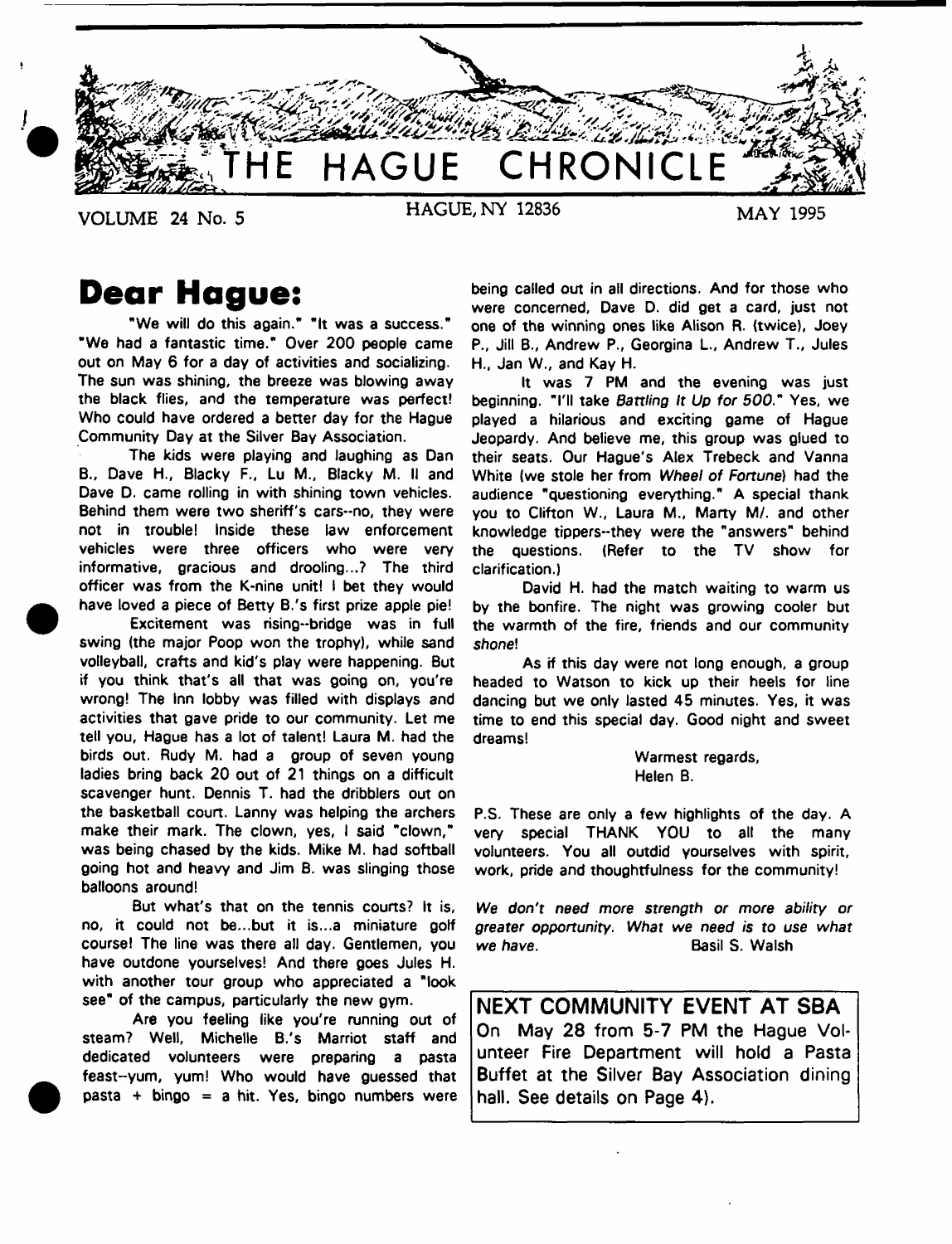## School Budget Update

On May 3, the Ti Central School District held a public "workshop" to discuss its draft 1995-1996 budget. The budget was scheduled for School Board approval on May 10 and for public vote on June 7. The spending figure to be approved by the Board was not available at press time, and the amount of the tax levy is subject to change in any event because state aid figures and assessment rolls are not yet final.

However, unofficial calculations based on the draft budget presented at the workshop indicate Hague is likely to bear a significantly greater share of this year's projected tax levy increase. This is due to two factors: a lowering of Hague's equalization rate by the Division of Equalization and Assessment in Albany, and a reduction in Hague's tax base because of changes in individual valuations. The school itself has no control over these factors.

The only thing the school can control is the spending level. Ticonderoga's Associaiton of Concerned Taxpayers spoke out at the workshop to ask the Board to consider reducations in the 1995-1996 draft spending plan, projected at a 4.8% increase over this year, in order to reduce its anticipated tax rate impact, particularly on Hague taxpayers at this time.

The taxpayer group has also noted at public meetings that much of the agony we go through each year, including the often exorbitant swings in equalization rates, could be alleviated by following the lead of other states and changing the school funding system to reduce the current overdependence on the local property tax. New York State ranks second in its per pupil cost but near the bottom in the percentage of aid it provides local districts. New Yorkers now pay the highest local taxes in the nation, with most of that coming from the property tax.

There are proposals in the legislature to change the system, and momentum seems to be building to actually get something enacted, but it needs a further push. Messages from constituents seeking change are essential, even if you've already sent one before. If you agree that change is needed, you may want to call or write Assemblyman Jim King, Legislative Office Building Room 722, Albany NY 12248 (518-455-5565) or Senator Ron Stafford, Room 502 The Capitol, Albany NY 12247 (518-455-2811).

The Ti taxpayer group would be happy to discuss this issue with Hague residents and hopes taxpayers from both our towns can work together to encourage change rather than having to do battle every year or two over equalization rates. Anyone interested may call John Whiteley, the group's School Committee Chairman at 585-6837.

#### WOMEN HELPING WOMEN

"Healing Herbs'\* is the topic for our next program on Monday, June 12, 1995, 7PM at the Hague Community Center. Our speaker will be Shawn Schultz, a seventh generation herbalist. Ms. Schultz received her Master Herbalist degree from Wild Rose College, Alberta, Canada. She is registered as a medical herbalist with the American Herbalist Guild of California. Her grandfather was an American Indian. She believes herbs can be used as a natural therapy to remedy certain medical problems. Unlike all our other programs, which are free, there will be a \$1 fee to cover the speaker's travel expenses.

Women Helping Women is sponsoring a CPR Course June 17 from 10AM to 3PM at the Hague Community Center. Cost will be \$25 with sign up at the May 8th meeting.

This program is geared for women of all ages. We look forward to welcoming women from Ticonderoga, Putnam and Crown Point as well as Bolton Landing and Glens Falls.

Women Helping Women is a group of women who meet the second Monday of each month with guest speakers covering topics concerned with women's well being - physical, emotional, social and intellectual.... VJDB

#### SENIOR CITIZENS CLUB

On May 23 Hague senior citizens will have a special treat at their regular meeting at 1:30PM in the Community Center. Rev. and Mrs. David Hooten, who are temporarily residing with her mother, Lollie (Mrs. Jack) Armes on Split Rock Road, will be the guest speakers.

The Hootens and their two children were missionaries in Rwanda for seven years before escaping with their lives in April 1994 to Tanzania. They have been residing in Hague since December and their two children are enrolled in the Ticonderoga School System. Mrs. Hooten has been volunteering at the school while she is here. They plan to return to Africa this summer.

There will be a time for questions and refreshments will be served following the meeting. Please plan to attend.

| Dates to Remember-School Budget Timetable     |
|-----------------------------------------------|
| May 24-Latest date for copies of the Proposed |
| 1995-96 Budget to be available for public     |
| release.                                      |
| May 30-Voter Registration, 1-6 PM,            |

Ticonderoga High School and Hague Community Center

June 7-Vote on Proposed 1995-96 School Budget and Election of Members to the Board of Education-Ticonderoga High School.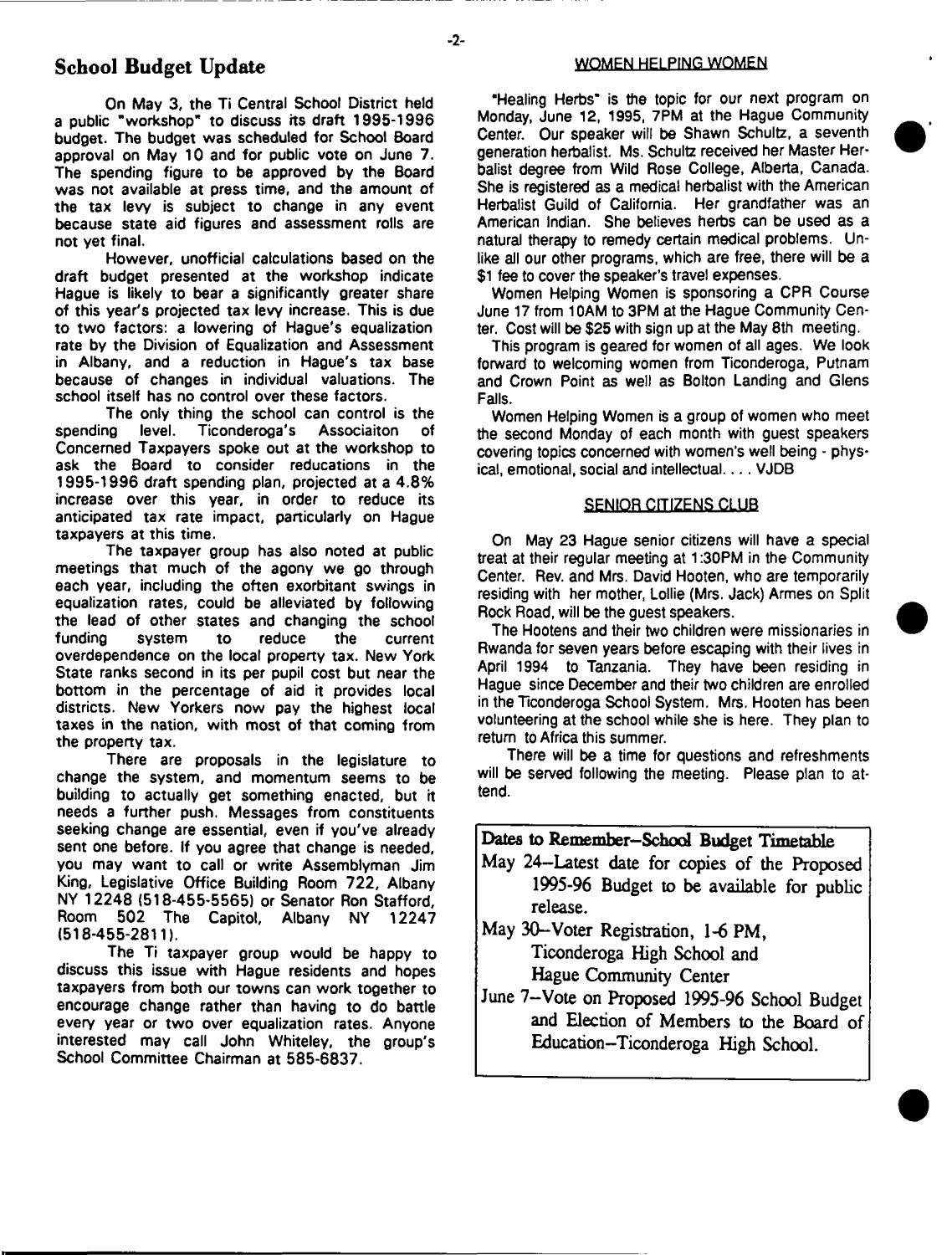### ZONING BOARD OF APPEALS

At the April 27 meeting of the ZBA Mr. Levy, owner of property (61-1-15), formerly The Hearth, now operating as Ody's Restaurant, requested a use variance to reestablish a restaurant with bar in a TR1 zone. Along with the new application was additional information which Mr. Levy hoped would prove hardship. Discussion followed and there will be a site plan visit during May. At the May meeting a public hearing will be held at 7PM.

Other cases included:

Maiaro (20-1-35) Decker Hill Rd. boat storage. Again project was put on hold.

Lazarus (66-1-13) - deck. The board is waiting for a response from Warren County Planning Board.

Judith Kenna was interviewed for the remaining seat open on the board.

#### TOWN BOARD MEETING

With a school budget vote fast approaching in June, Dr. Collins, Superintendent, was at the May 9 Hague Town Board Meeting to answer residents' questions. Several positions have been cut in Special Education, no programs have been expanded and the summer band has been deleted. However, Hague again is paying a larger share at 43% than Ti at a 57% rate.

Councilman Meola questioned additional fees paid to the town attorney for landfill work. It was stated that when Mr. McDonald was hired on retainer, he ws not involved in the landfill and this was extra but necessary work.

Several communications were read and included:

• A letter of complaint about an eyesore on Rt. 8 in Graphite. Superintendent Belden, upon investigating, was assured that since it is private property, the town has no jurisdiction to do anything.

The Home Bureau, as its community project, would like to contribute \$300 and requested the board's suggestions for its use.

• Clough Harbour was asked to evaluate the inclusion of Hollow and Robbins Roads in the sewer plan. After study, they stated that without additional grant money, it was not possible to include these roads. Since grant money is hard to get, and getting more difficult, we are to remain with the original plan.

• Women Helping Women has approached the board with a sketch of their idea for filling the loft area (where the canoe rested for years) with an exhibit of sport items. The board approved their generous donation.

• Judith Kenna was approved as a member of the ZBA and will take her seat at their next meeting.

In unfinished business:

• The state has agreed to a one-year pilot program at Rogers Rock campsite. The original plan was for 52 moorings. This number has now been cut to 25. Boaters must have a rented campsite in order to use the moorings.

• The Fire Department Rummage Sale at the old Town Hall opens for business on Memorial Day Weekend.

• We will buy the bridge property from Ti School District and they will pay all transferral of deeds costs.

• June 13 at 6 PM there will be a public hearing on Cable TV.

• Superintendent Belden worked to get us the \$400,000.00 HUD grant we have just received. These grants are not easy to come by.

• It is important to remember that separating your recyclables before they go to the landfill is important. After Memorial Day, there will be an area for magazines. They can be taken to the landfill any time it is open.

• Water Quality Area Survey at the brook will be completed in a few weeks.

• The assessor has been at the Center during the past week for those wishing to discuss their assessments. May 23 is the last grievance day and the Board of Assessment Review will meet that day from 4 to 8 PM.

• A survey is to be made of six acres of Swede Mt. land that will be bought by Warren County to be used to complete its communications system.

• A meeting to review landfill bids will be held on May 19 at 6 PM. There will be no public input although the public may attend.

• David DeLarm, Highway Superintendent, was approved to attend a conference in Ithaca on June 5 and 6.

• A charge of 10¢ per copy for individuals who provide their own paper will be initiated on June 1 ....gl

## **COMMUNITY DAY**

The Silver Bay Association reached out to the residents of Hague when they held a Community Day on their campus on May 6. Exhibits and events filled the day with the full cooperation of the weather. Even a cooler breeze towards day's end did nothing to deter a constant flow of people playing Goofey Golf. The baseball diamond was kept busy as was the bow and arrow event, right up until the best event of the day, the delicious and inexpensive pasta supper. A game of Bingo was played at supper's end. This was followed by Jeopardy later at Morse Hall, then tine dancing, and to top the day, a bonfire by the lake.

All this was under the supervision of Helen Barton, assistant program director. A "Thank You, Silver Bay, is certainly in order to the entire staff for a very pleasant and heart-warming day...gl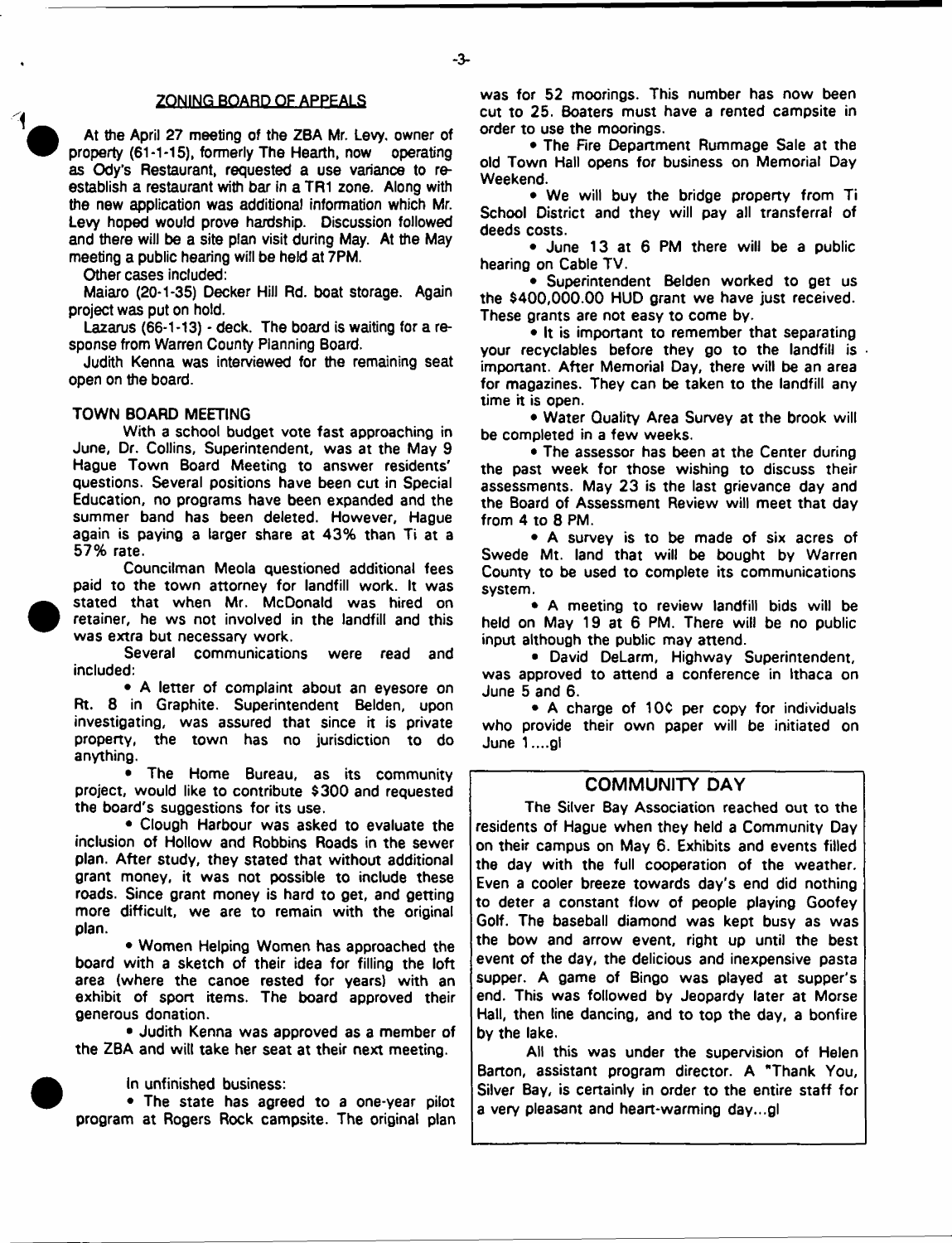#### SILVER BAY WRITER'S VOICE

The Writer's Voice of the Silver Bay Association will be sponsoring a Children's Literature Writing Workshop, with Natalie Kinsey-Warnock on May 27 and 28.

June 3 & 4 - Cultural Stew Workshop/Writing from our Ethnic Backgrounds. Rachel Guido deVries.

June 9 - Reading: Carolyn Forche, National Readings Tour Writer, at 7PM at Morse Hall. Fee, \$5.00.

#### CUB SCOUT PACK 21 NEWS Karen Costello

The Cubs of Dens 1 and 2 were awarded their Progress toward Ranks badges at the April pack meeting to signify their growth toward WOLF rank. Former Webelos Luke Frasier, John Costello and Peter Mack led us through the history of the B.S.A.. Displays were shown by the younger scouts of their craftsmenship and learning about nature's resources through research and pictures. A council representative, Corinna Woods from Pack 72, informed the pack of summer day camp held at Camp Wakpominee. This would be a great place for the Cubs to spend a fun and educational week of summer.

An otherwise gloomy day was brightened by the inspirational messages and colorful flag ceremonies presented at Silver Bay Assoc, on Sunday, April 30th. The historical council ring - the first BSAcamp in the U.S., born in 1910 was the site of an ecumenical service held to celebrate the 85th anniversary of the B.S.A. Scouts and families from the Mohican Council area filled the ring and the warmth of the symbolic campfire and the closeness of fellow Scouts gave us a sense of hope for our somewhat trouble-filled world. Words and ideas from leaders, 1 st class, Star, Life, and Eagle Scouts encouraged all to lead lives that follow the 12 points of the Scout Law. Let's hope we can do that "as the Great Spirit requires\*. A delicious luncheon was enjoyed by many at the Silver Bay dining hall.

Scouts in attendance from Pack 21 - Jason Frasier (flag bearer), Josh Frasier, Jacob Lawrence, Drew Trombley and John Costello. Thanks for your service in bulletin distribution!

Many thanks for the bottle and can donations.

# **Tribute**

While Dottie Henry, your editor and general coordinator for the Hague Chronicle, is away at family graduations, it seems a good time to sneak in a little box with a lot of thanks for all the work she does on this monthly publication. Dottie attends local meetings, does much of the writing of columns, coordinates the printing and mailing, all as a volunteer service to her community.

We appreciate Dottie and all the effort she gives so that we may all know what's going on in Hague, winter and summer. Hats off to Dottie! She does a great job!

#### HAGUE VOLUNTEER FIRE DEPARTMENT

The month of April saw our Fire Department responding to one fire. Our ambulance crew was BUSY. Ambulance 740 made 6 runs and racked up 139 miles. Ambulance 741 had 3 runs and accounted for 406 miles. A total of 77 1/2 man hours.

EXTRA SPECIAL NOTICE: A fund raiser will be held on May 28 at Silver Bay Association from 5-7PM. This is a Pasta Buffet and word has circulated that this is a truly wonderful meal. Prices: \$7.50 for adults, \$5.50 for children under 12.

#### HVFD RUMMAGE SALE

Once again the Fire Department will be having its annual Rummage Sale at the OLD Town Hall. This rummage sale will be operated from May 26 to Sept. 30. Items will be accepted from May 22 to June 30. NOTHING AC-CEPTED AFTER JUNE 30. DO NOT LEAVE ANYTHING unless an attendant is on duty. NO LARGE item accepted at the Town Hall at all; if you have a large appliance to donate, please come to the Town Hall and speak to an attendant and special arrangements will be made for acceptance. Clothing MUST be clean and in a state of good repair. Small appliances must be in working order...it COSTS the Fire Department to take these items to the landfill.. just as it does anyone else.

The rummage sale will be operated on Mondays, Wednesdays, Fridays and Saturdays, beginning May 26 from 9AM to 2PM and Friday evenings from 6-8PM.

Here's your chance to clean your closets of good clean clothing - and here's an equal chance of acquiring new items to freshen up your wardrobe.

And if you received a new mixer (or blender, or toaster oven) for a gift, and your older model is still in good working order, it might be possible to find it a good home! . . .ea

On June 17 and 18, 1995, during the Bass Tournament Weekend, the Fire Department will hold a community garage sale under the tent in the Town Park. Table space will be available at \$5 per table per day. Hours on Saturday will be from 9 AM to 3 PM. Steak roast will follow from 5 to 7 PM. Garage sale hours on Sunday will be from 9 AM to 6 PM. To reserve your space under the tent, sign up at Silver Bay General Store. Reserve early. Limited space available...ea

We have too many high-sounding words, and two few actions that correspond with them. -Abigail Adams

If you want a place in the sun, you must leave the shade of the family tree. -Osage saying

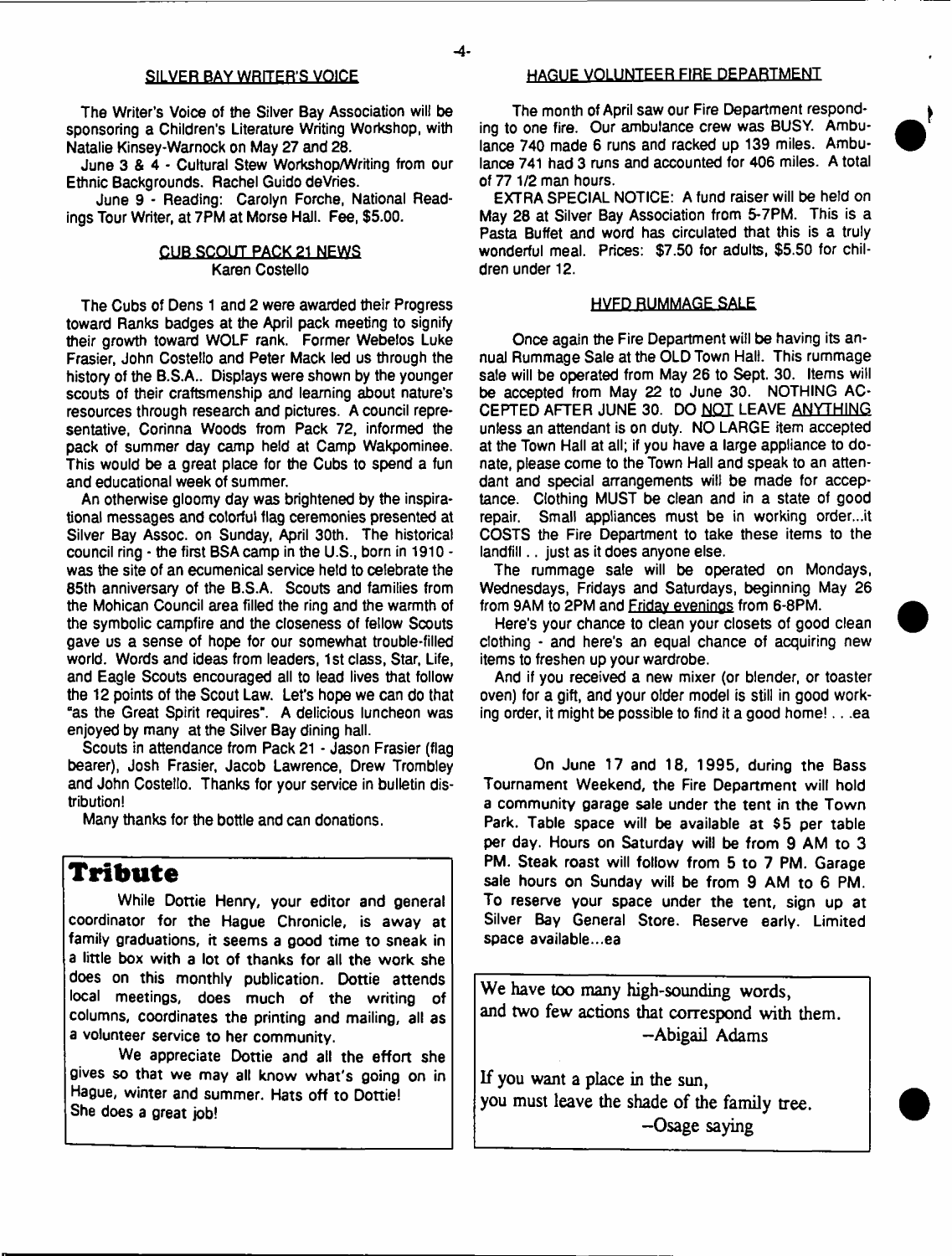#### CARTOON EXHIBIT TO BE HELD AT TOWN CENTER

An art and cartoon instructor, Corben Geis, from State College, PA, is coming to the Cartoon Show in Hague, NY on Memorial Weekend. He will present cartoon workshops for both students and adults, according to Chamber of Commerce spokesman, Stan Burdick.



Mr. Geis works behind the scenes doing cartoons and graphics for the well-known show,

CORBEN GEIS AS DRAWN BY CORBEN GEIS

*Mr. Rogers*' *Neighborhood.* He plans to instruct any who wish during ail three days of the May event, free of charge for ticket holders.

Corben Geis has worked in television on both coasts and is an editorial cartoonist for several national publications. He is currently employed as a newspaper and TV graphics artist for Accu-weather, teaches art to elementary school children, and has his own business. He is developing his own comic strip panel and will soon begin working on his full art education certification while residing in State College.

Some of Geis' most recent works include writing and illustrating a children's book and creating action news graphics for a CBS affiliate.

Tickets and information for the May 26-28 Comic and Editorial Cartoon Show may be obtained from Stan Burdick at PO Box 2678, Silver Bay, NY 12874, or 518-543- 8824. The show is a first-of-its-kind event sponsored by the Hague Chamber of Commerce with a grant from the Warren County Decentralization Committee and the Council on the Arts.

#### NATURE NEWS Laura Meade

If one drives to the end of Spring St. in Port Henry it is possible to get a great view of the Lake Champlain Bridge, and, by looking closely, one can also see a thicket of hawthorn trees which were planted by the British in the 1700's near the old French and British forts at the Crown Point Historic Site. Most of the four-mile long peninsula which extends from Routes 9N and 22 to the bridge can also be seen.

It is at the area of the hawthorn thicket that migrating birds have been caught in mist nets and banded by John M. C. "Mike' Peterson, a a licensed bird bander, for nineteen years (during migration). Every morning at 5a.m. for two weeks in mid-May lightweight (almost invisible nets are strung in open lanes at the hawthorn grove. All day and into the evening until 9p.m. when the nets are taken down, birds become trapped, unhurt. Peterson carefully removes each and notes the species, age and sex in a record book, then fixes a tiny bracelet with a registered number on one leg. This year the banding station will be full of activity from May 12-26.

 $\overline{\phantom{a}}$ 

Since the Crown Point Historic Site is open to the public

free of charge, visitors may wander to the banding location to observe and learn. The gate to the Historic Site will be open May 15-16 from 8a.m.-4:30p.m, even though the Visitor Center will be closed those days.

The Site officially opens May 17 when the gate will be unlocked from 8a.m.-7p.m. (except Mondays and Tuesdays when the gate closes at 4:30p.m.) Also early visitors may park outside and walk in, but should not block access to the gate and highway.

Over the past 19 years 85 different species of birds have been banded at this area, including 25 different species of warblers. Large birds, such as hawks, owls, ospreys and eagles are not caught and banded but small birds which can be held in one hand are often banded, then handed to a visitor to release. The early or late times are best for catching/releasing.

Would you enjoy holding an American Goldfinch or a Yellow-rumped Warbler or a Dark-eyed Junco? For several years excited kindergarteners from Ticonderoga have done just that. The children often speak of their experience at bird banding as "the best day.'

Call me at 543-6060 for more information as to how you, too, can have a great day with the birds!

#### PLANNING A GARAGE SALE?

The Carillon Garden Club is planning a town-wide garage sale in Ticonderoga on July 1, 1995. Anyone who would like to hold their garage sale on that date is urged to join with the garden club in its efforts. This will also include Hague. At the same time, the Festival Guild tent will be used for any who desire space to sell crafts, baked goods, flea market items, etc. etc. The Garden Club plans to publish a brochure with a map listing the locations of all the sales in the area. You may have your "at home" sale listed for \$5.00 in this brochure.

There will be a minimal fee for space under the tent and an additional fee for a table if necessary.

The Garden Club hopes that this will be a big success and will become an annual event. It is a wonderful way to kick off the July 4 weekend and get in the spirit of the holiday. For further information and to register your sale, please call Sharon Lonergan, 585-4477

FOOD DISTRIBUTION will take place on May 23 from 1- 2PM at the Community Center. Again, a reminder to bring documentation.

#### RABIES CLINIC SCHEDULED

A rabies clinic is scheduled for Wednesday, May 24 from 6-8PM at the Hague Firehall. There will be a charge of \$5.00 for each shot given. For further information call 543-6161 or 543-6939. . . . Lonnie Swinton, Animal Warden

#### A MOOSE ON THE LOOSF

Annette Dunklee called on May 5 to report a moose on her lawn at about 7:15AM on the New Hague Road. It was also reported having been seen in Graphite. 5/95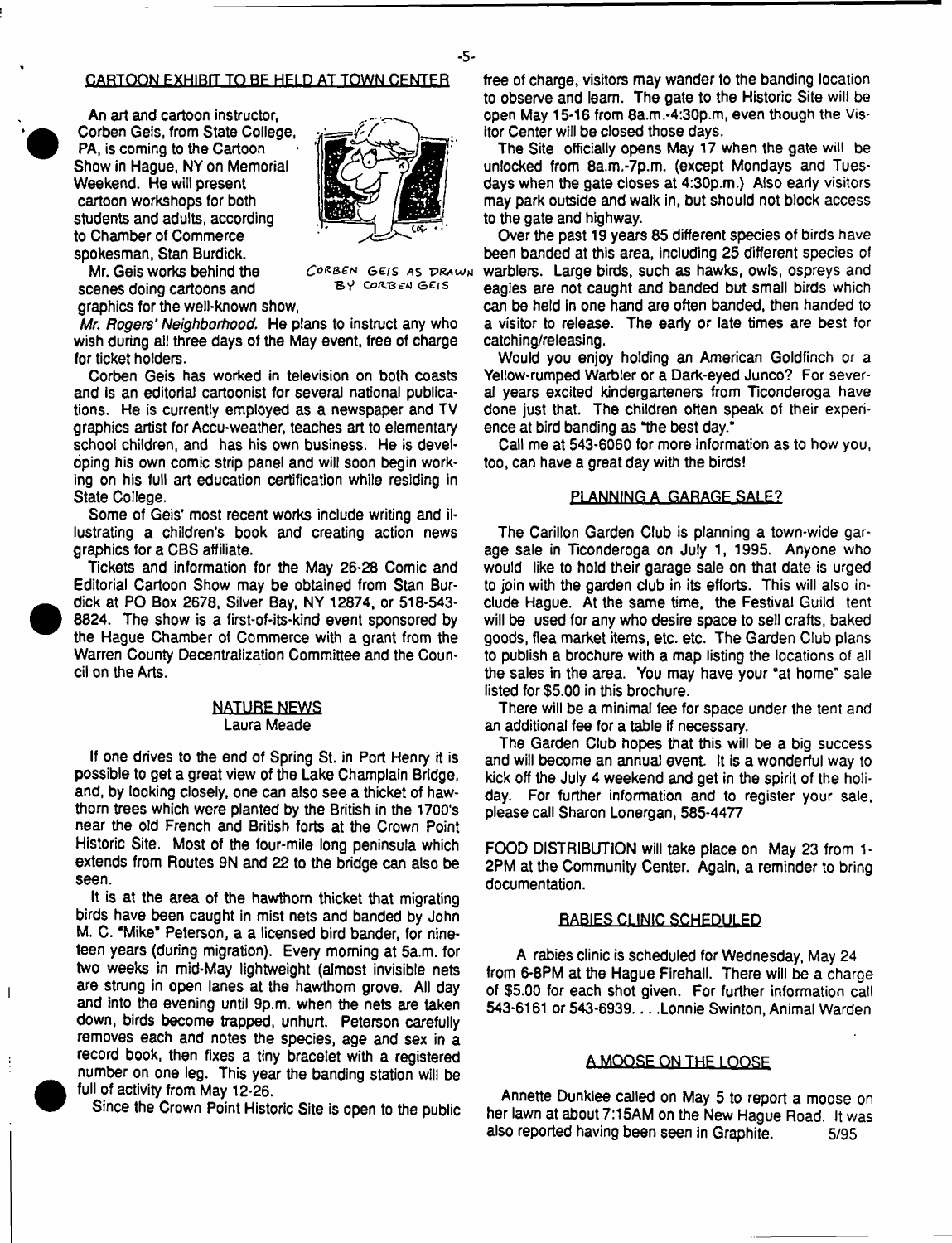On Wednesday. Mav 10, the book, Hiroshima by John Hersey will be reviewed and discussed by Mark Johnson, executive director of the Silver Bay Association. On Wednesday. May 10, the discussion of the book, "To Kill a Mockingbird, by Harper Lee, will be lead by Robert Moore, Putnam and on May 24. the discussion of the book, *Fahrenheit 451* will be lead by Maury Thompson, Ticonderoga. This will complete the series of Book Discussion sponsored by The Friends of the Library.

#### ATRIP INTO THE PAST Clifton West, Town Historian

I have been following the Hague Brook as a fisherman for many year, maybe before most of the local people were kicking the slats out of their cribs. I remember when people built privies near the streams for easier cleaning. Fishermen kept a can or pail to use as a toilet and emptied it into the lake. I do not know what the experts plan to do to control erosion and stormwater but I remember what was done to repair the bank across the brook back of my house.

There was a log job done on the Fitzgerald property. It was clean cutting. Pines had been growing right down to the high water line. There were five trees on that steep slope. They were cut and skidded off. In a few years the tree roots rotted, the humus turned to dirt. A big storm loosened the bank and the stumps rolled down into the brook. The picture in the vestibule (Community Center) does not do justice to the situation during a good storm. A fast running stream sends yellow clay and stones into the brook.

Several years ago a gang of locals worked on the project. They sowed rye and grass seed, planted crown vetch and stabilized the bank. The whole bank greened up. Then came a big freshet and tore it all out. The problem has been getting worse but no one seemed to notice.

le.<br>D

Over on the turn back of Vincent Jones' house timbers were placed and the bank shored up. There is a spring up the bank to compound the problem. I have not looked lately to see if the hill is holding.

To look further into the source of water entering the brook one has to look across the road to the hillside. There are springs all along. Every house had its spring. Not so much any more. Almost all have a driven well now. When the hill is saturated, the water flows beneath the road to the stream. Those white pipes going through the wall are draining water and sewage into the brook. What is now our road was an alder swamp little higher than the Hague Brook. The road ran up Overbrook Road, then below Bob Denno's house, down the hill and across a wooden bridge back of the Wesleyan Church. All material used in building the first part of the school was carried across the bridge. The ground to build the road below there was filled in by Ed Ackerman. Wilford Ross told me. It is likely the dirt came from Fitzgerald's sand pit up on the hill. Floods have lowered the book and the water table a lot over the years.

If those RPI experts would dye test our sewer systems, they might learn where the problems originate. Some of us do have holding tanks. Mine "drains" into Lake Champlain. I remember when an oil spill put a sheen onto the brook. Roy Bennett, a local contractor, traced it back to a cellar from which a pipe led to the brook.



A few years later Merrill Dolback built a sidewalk for \$1000. It was four inches deep of sand and a "veneer" of blacktop two inches deep. When a big washout came the walk sort of dissolved. Later Mike Fitzgerald laid down our present system and it still holds.

Now for a little history on that earlier flood. Our first Fish and Game Club had good ideas but they backfired. Beavers had for years maintained a dam at what we call Wintergreen Lake. Don't ever tell a colony of beavers how to build a dam. They are pre-programmed. Our Club wanted to make a lake so we worked bui!ding up that dam with truckloads of dirt shovelled by hand. A spillway was installed. This was on Pearl Harbor Day, - the first one. I had never heard of the place.

On June 2, 1947 we had a cloudburst, a real soaker. Lots of water came down the spillway. Someone had left a boat where it floated out to block the spillway. Then water dissolved the dame and the lake and its contents, including fish passed through town giving us a raft of problems. As the water went down, people gathered little bullheads off their lawns. From that time until the close of trout season I caught 185 trout out of that brook. I kept none under 8 inches. Many were twelve.

The workers did a marvelous job on the 9N bridge, if they had only stopped there and not spoiled the rest of the brook. Whatever water overflows is not a vital problem. A wall protects buildings on the south side. There are none on the other side to be washed out. Trout and salmon are not about to come up a stream if it is wide, quiet, and shallow. I had the idea that ENCON was supposed to promote fishing and not spoil it just to beautify the landscape and widen the book. A few trout are stocked in every spring. I think the County does it, around 200. It's just a token of what it used to be. Once I caught and 8 1/2 pound salmon downstream. Plenty of good rainbows.

I am all for promoting tourism in Hague. It is even better to give our guests something to do on land. Kids buy a lot of worms and spend much time or. the brook. They deserve more for their money.

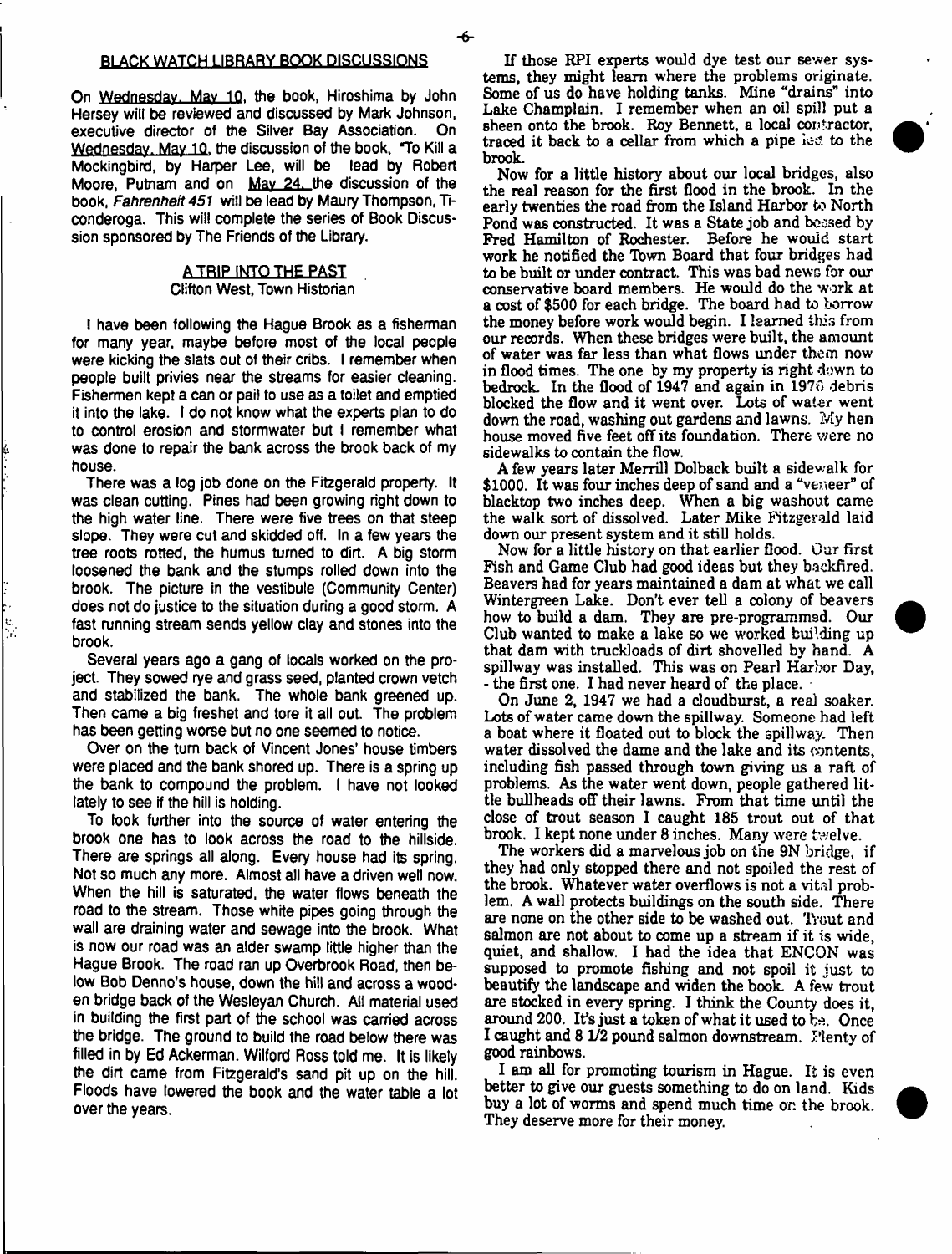# SOUNI

الموارد المعقلة للمر

BORN-A girl, Bryanna Jordan Goetsch, to Melanie and Robert Goetsch, Hague, on April 13, 1995. Grandparents are Helen and Arnold Goetsch and greatgrandmother..is, Helen Jordan... (e.s. ... in each view)

 $-7-$ 

MARRIED-Michele Goetsch, Hague, to Andrew Loughlin, Elizabethtown, New York, on. May 6 at the Algonquin. Michele is the daughter of Arnold and Helen Goetsch.

DIED-Howard R. Peterson, 85, Marshfield, MA, and Pinellas Park, Fl\_, on May 3. He is survived by a son, Miles S. Peterson, and two grandsons. Miles S. and Wyatt B., all summer residents of Hague;

DIED - Jane (Warren) Carpenter, 80, Saratoga Springs, in New York City on April 24, 1995. Surviving are her husband, John G. Carpenter, a former resident of Hague, two daughters and three grrandchildren.

DIED - Lela I. Foote, 100, Lake Shore Drive, Hague, at her home on April 25,1995. Lela was a lifelong resident of the house her father built the year she was bom. The town of Hague celebrated her 100th birthday last May. She was clerk of the Hague School District for 45 years, from which she retired at age 85, never having missed,a meeting! She is survived by three nieces.

DIED - Rose K. McNamara, 88, Crown Point on April 25, 1995 at the Moses Ludington Hospital. Mrs. McNamara was well known in Hague, having taught kindergarten and first grade for many years here. She is survived by one son and one daughter and seven grandchildren.

DIED - Douglas Taylor Orton, 88, Vero Beach, FL and Forest Bay, Hague, NY, on April 29 in Floridaa. Mr. Orton has been a asummer resident of Hague for many years. Survivors include his wife, Dorothy R. and several nieces and nephews.

HELEN BARTON, daughter of Mrs. Charles Barton, Sabbath Day Point, has been appointed as the assistant program director for Silver Bay Association. She was instrumental in coordinating activities for the Hague Community Day on May 6.

JANE CRAMMOND, Silver Bay, is the new coordinator of special programs at Silver Bay. Jane is a native of Silver Bay, the daughter of Henry and Mary Watts and the wife of Jerry Crammond who is the Silver Bay Director of Operations.

NANCY TROMBLEY, Hague, is the new program department secretary. Nancy was the formerHague town clerk.

## **HAGUE HISTORICAL SOCIETY**

The May meeting of the Hague Historical Society will be held on Thursday, May 18 at the Hague Community Center. The subject of Split Rock Road - Battlehiil Road, will be presented by Dolly Kennedy, a member of the society. A fellowship time will start at 7:30PM and the meeting will fpflbw 2t 8PM\*:! r ,;M - v ■ \* v ■

The speaker has a long time interest and knowledge of the locale under discussion. Dolly Kennedy's grandparents were residents on Split Rock Rd. for many years and she visited her grandparents and later her mother and aunt each year. The stories handed down to her were about events, characters and an unsolved kidnappingdisappearance of a child neighbor. Come hear and maybe solve some mysteries.

On Thursday, June 15 we have a speaker from Bolton, although he is really a Hague resident, living in Wardsborough, just south of Tongue Mt. Dr. Sandy Lamb grew up in Bolton and recently retired as the director of health for Boston, MA.

He will tell us about the famous summer residents, the Drs. Jacobi. Dr. Abraham Jacobi is known as the father of American Pediatrics. His wife was one of the very early women physicians. Through his grandmother, Dr. Lam obtained some of the history of the Jacobi's lives in Bolton.

-. Our April meeting was. held jointly-with the Ticonderoga Historical Society at the Hancock House, following a pot luck supper. Hague supplied the program featuring Mrs. Carol Greenough, President of the Historical Society of Whitehall and chairman of the ?Skeensborough Museum Board. Her topic, "Whitehall Then and Now" was very well presented and received. Not only the recent fire has destroyed valued buildings in the main part of town, but changing the railroad bed and bridge had made permanent changes a couple decades ago.,

The public is welcome to all meetings....RMC

## **SPRING CLEAN-UP**

The Property Owners of Silver Bay has agreed to clean up a two-mile stretch of 9N, from just below the gravel pit with the cross to just north of the Arcady entrance. Their first venture was on May 1, a beautiful and warm spring day. The DOT picked up the trash the next day and left the area spick and span. Those who helped this time round' were: Gale Halm, Mary Johnson, Nancy Young, Betty Heintzleman, John Brown, Stan and Cathie Burdick, Charles and Kay Holliday, Dave and Liz Swanson.

This project will be repeated in July, August and October with other volunteers from last summer's list. Be prepared to pitch in to pick up what others pitch out!...CAB

THERE WAS NO PLANNING BOARD MEETING IN MAY.